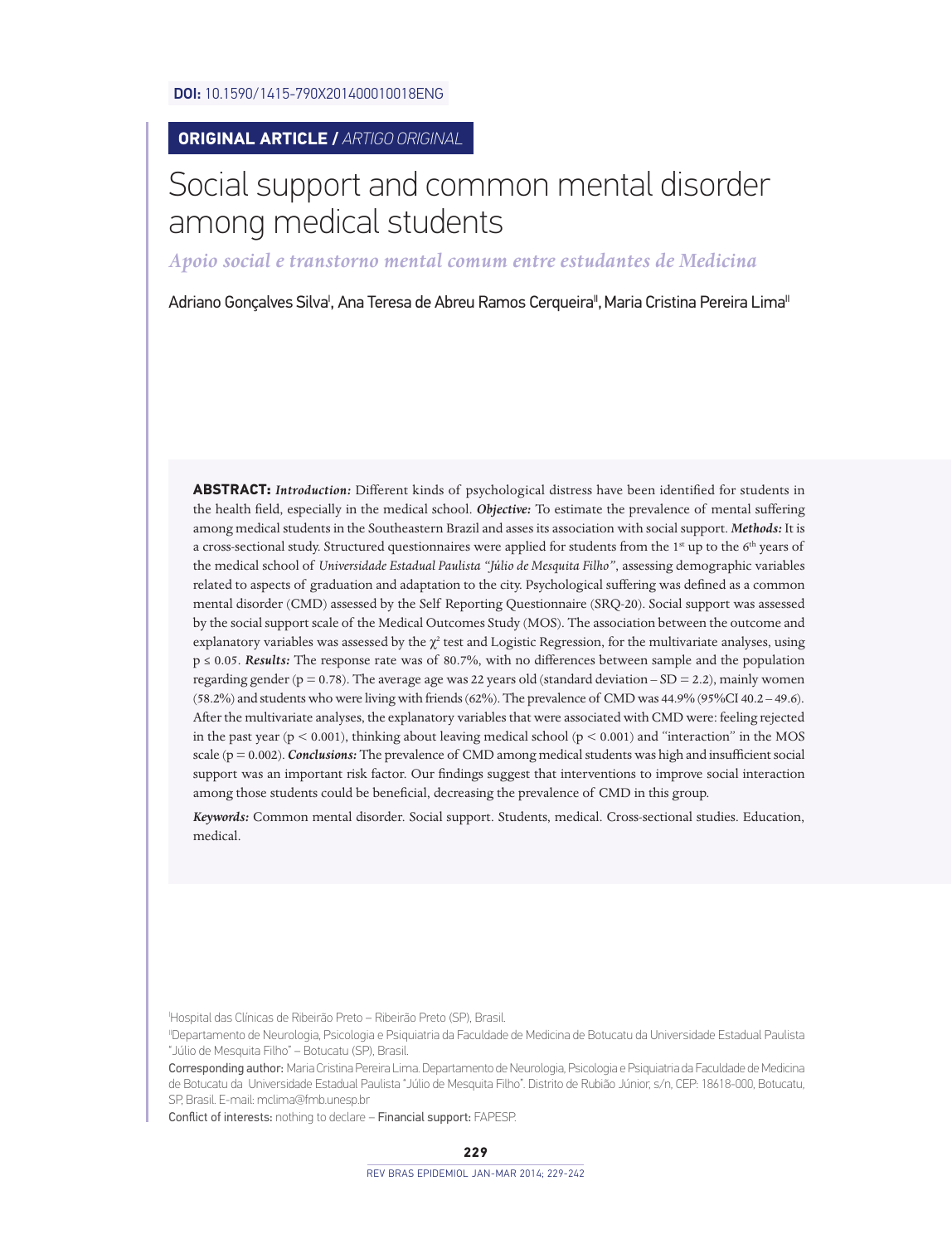**Resumo:** *Introdução:* Diferentes formas de sofrimento psíquico têm sido identificadas em estudantes da área da saúde, em especial no curso de Medicina. *Objetivo:* Estimar a prevalência de sofrimento psíquico entre estudantes de Medicina em uma faculdade no Sudeste do Brasil e avaliar sua associação com apoio social. *Método:* Trata-se de um estudo transversal. Foram aplicados questionários para alunos do 1º ao 6º ano do curso de Medicina da Universidade Estadual Paulista "Júlio de Mesquita Filho", investigando-se características demográficas relacionadas ao curso e à adaptação à cidade. Sofrimento psíquico foi investigado na forma de Transtorno Mental Comum (TMC), avaliado por meio do *Self-Reporting Questionnaire* (SRQ-20). Apoio social foi avaliado com a Escala de Apoio Social (EAS). As associações entre o desfecho e as variáveis explanatórias foram analisadas por meio do teste do χ2 e, na análise multivariada, por meio da Regressão Logística, com p ≤ 0,05. *Resultados:* A taxa de resposta foi de 80,7%, não havendo diferença estatística entre a mostra e a população-alvo no que diz respeito ao gênero (p  $= 0.78$ ). A média de idade foi de 22 anos (desvio padrão – DP = 2,2) com predomínio de mulheres (58,2%) e estudantes que vivem com amigos (62%). A prevalência de TMC foi de 44,9% (95%CI 40,2-49,6). Após a análise multivariada, mantiveram-se associados a TMC: sentir-se rejeitado no último ano (p < 0,001), ter pensado ou pensar em abandonar o curso (p < 0,001) e "interação", avaliada pela EAS (p = 0,002). *Conclusões:* A prevalência de TMC entre estudantes de Medicina mostrou-se elevada, identificando-se o apoio social insuficiente como fator de risco. Esses achados sugerem que intervenções voltadas para propiciar melhores condições de interação social entre estudantes poderiam ser benéficas, diminuindo a prevalência de TMC nesse grupo.

*Palavras-chave:* Transtornos mentais comuns. Apoio social. Estudantes de Medicina. Estudos transversais. Educação médica.

## **INTRODUCTION**

Different forms of mental suffering have been prevalent among students in the health field<sup>1</sup>. Even though it is not exclusive for medical students<sup>2,3</sup>, there is clear prevalence of studies about this population<sup>4</sup>. Several aspects have been mentioned as risk factors for mental distress, from the psychodynamic mechanisms of the individuals who choose this field<sup>5</sup> until factors related to the structure of the course<sup>6,7</sup>, or even the characteristics of the professional practice<sup>8,9</sup>.

Most studies conducted in Brazil with populations of medical students investigated distress in the form of the so called common mental disorders (CMD). According to Goldberg and Huxley<sup>10</sup>, the CMDs are usually found in the population and indicate a mental suffering condition. According to these authors, there is an interruption in the usual functioning of the subject, but this situation is not always associated to a psychiatric diagnosis by the standardized criteria, for instance, by the International Classification of Diseases (ICD-10) of the World Health Organization<sup>11</sup>. It is relevant to identify such disorders, once they can cause damage and functional inabilities as much as chronic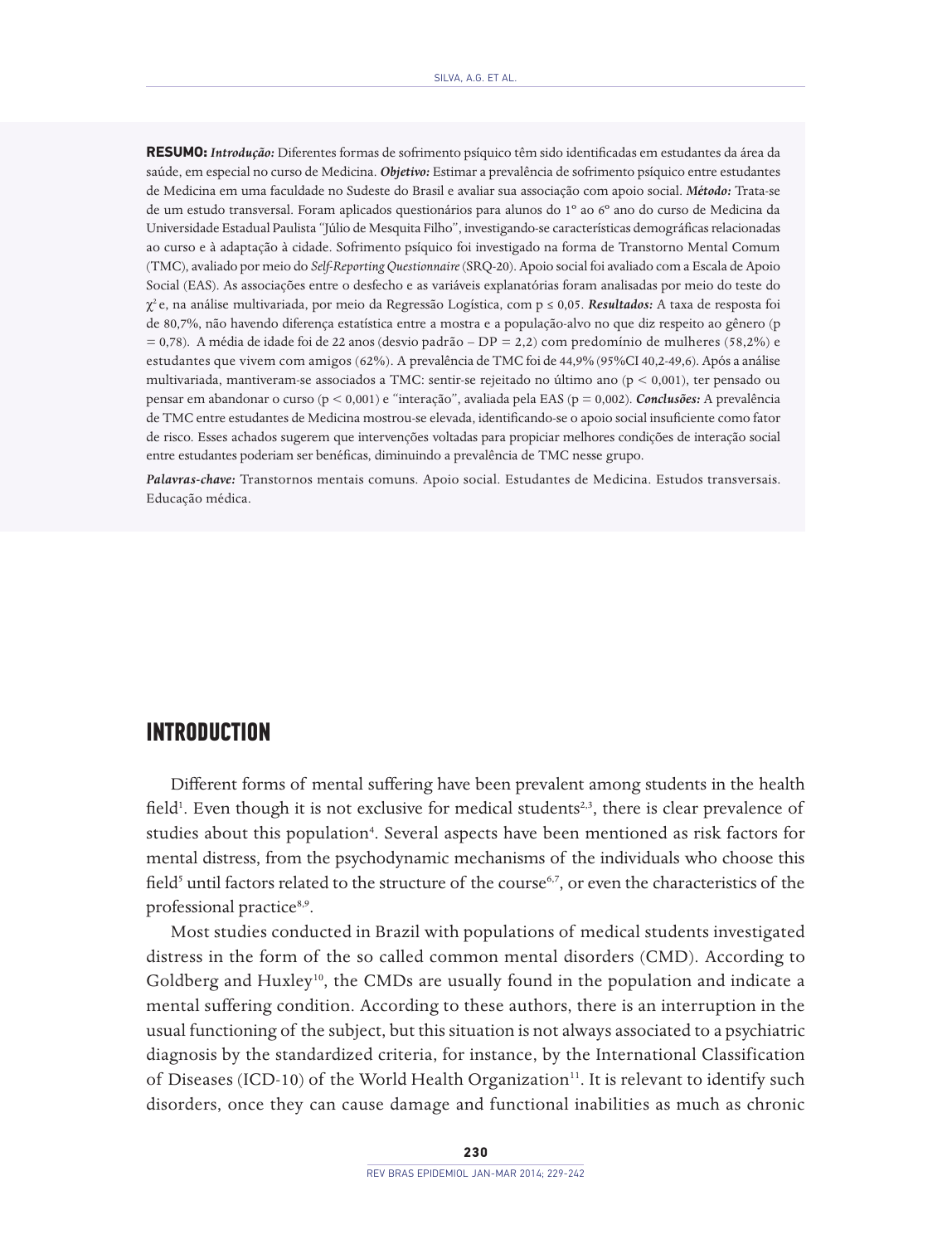mental disorders<sup>12</sup>, being possibly associated to other health issues<sup>13</sup>. Studying the CMD is also relevant because the use of psychiatric nosological categories has been proven to be inadequate outside the psychiatric context, in which non-specific forms of mental distress prevail<sup>14</sup>.

The prevalence of CMD in national studies has ranged from 20 to 44%, and individual and social<sup>15-19</sup> characteristics have been pointed out as risk factors. Hidalgo et al.<sup>15</sup>, by using the Self-Reporting Questionnaire (SRQ-20), observed a positive association between insomnia and CMD, and found a 22.2% prevalence. Volcan et al.<sup>16</sup> estimated a 20% prevalence for CMD, also using the SRQ-20, and spiritual well-being was demonstrated as a protective factor.

Facundes and Ludermir<sup>17</sup> studied the prevalence of common mental disorder among students in courses of Physical Education, Nursing, Odontology and Medicine in *Universidade de Pernambuco*, trying to evaluate its association with characteristics of the teaching-learning process. They observed prevalence of 34.1%, being higher among students who felt overwhelmed with academic activities and referred having lived special situations in childhood and adolescence. In this study, no comparisons were made between students from different courses<sup>17</sup>. Souza and Menezes18 investigated stress among medical students at *Universidade Federal do Ceará*, using another screening instrument for CMD, the General Health Questionnaire (GHQ), and observed prevalence of "psychological disorders" of 35.4%, associated to the female gender and to students in the fifth semester of the course.

In the studies by Fiorotti et al.<sup>19</sup> and Almeida et al.<sup>20</sup>, the prevalence of CMD was equally high. Almeida et al.<sup>20</sup>, in a study conducted with students from a medical school in Bahia, obtained CMD prevalence of 29.6%, which was independently associated with changes in the sleeping pattern, not having private transportation, not working and not performing physical activities. In the analysis by Fiorotti et al.<sup>19</sup>, the prevalence of CMD was of 37.1%, and the potential risk factors were: not receiving the necessary support and presenting difficulties to clarify any doubts in the classroom as a child or teenager.

Lima et al.<sup>21</sup> observed high prevalence of mental distress  $(44%)$  among medical students from a college in the countryside of São Paulo, associated to the following factors: not receiving the necessary emotional support, having difficulties to make friends, reporting regular/poor school performance, and thinking of leaving the course. In the mentioned study, the evaluation for not receiving the necessary emotional support increased the risk for CMD six times, even after the adjustment for potential confusing factors. These findings, as well as the ones observed by Fiorotti et al.<sup>19</sup>, suggest that the presence of insufficient local support is an important factor that should be specifically studied.

For a while, studies have shown that the presence of social support is associated with better results concerning health in general<sup>22</sup>. However, there are not many studies about this subject among medical students. Rospenda et al.<sup>23</sup> observed there was an association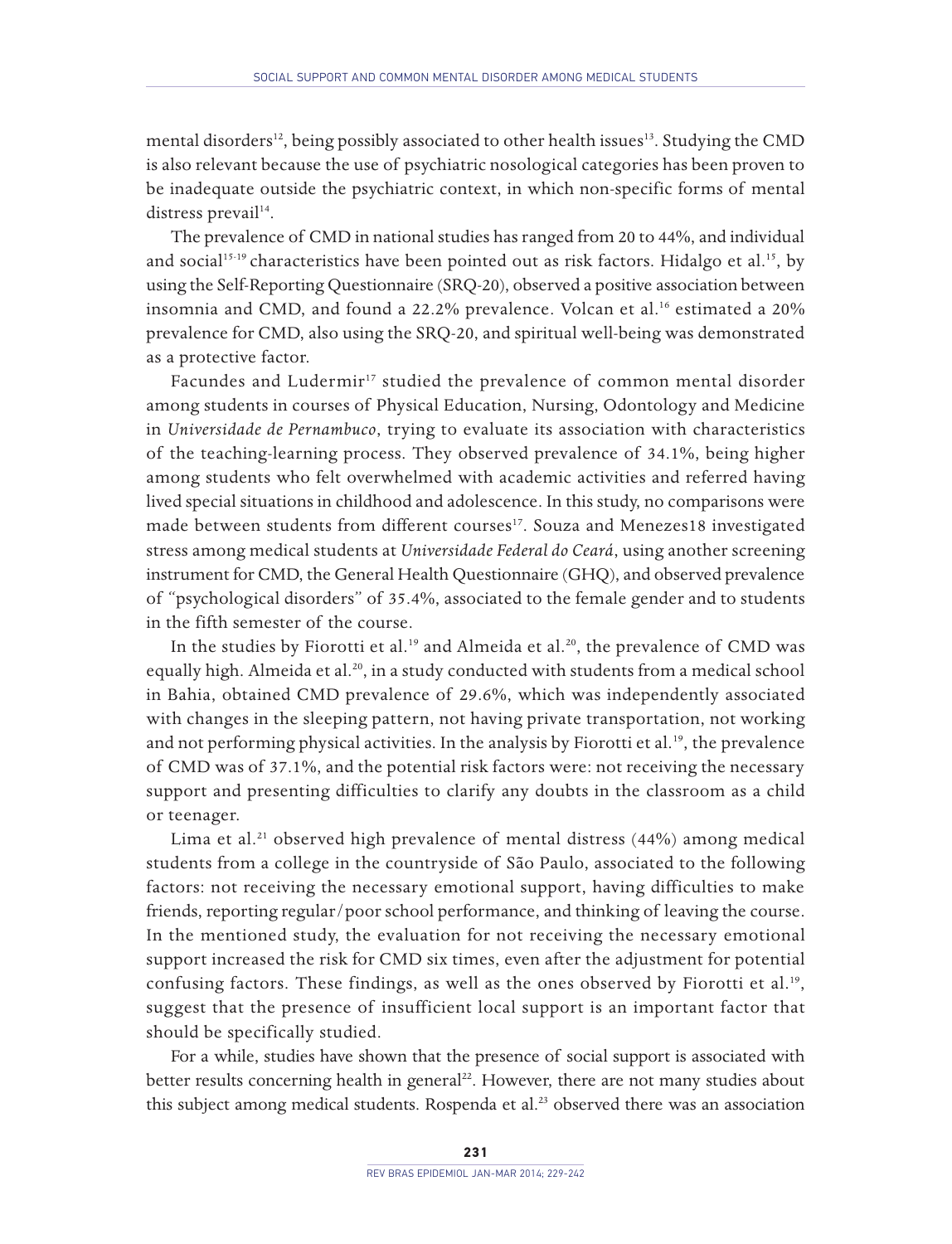between social support and academic performance, but they did not investigate mental disorders. Sreeramareddy et al.<sup>24</sup>, in a study conducted in Nepal, identified that the search for emotional support was an important strategy to face stressful situations, among others used by the students. The authors emphasized the need for further studies on the subject, and they also pointed out to the relevance of interventions in teaching institutions in order to provide better stress management.

This study aimed at estimating the prevalence of CMD among medical students and studying the association between psychosocial support and the presence of disorders. In the country, there are studies indicating the high prevalence of CMD, but there are no analyses concerning the social support issue — which motivated this investigation. As hypotheses, the expectation was that the prevalence of CMD was around 20 to 45%, as in other investigations, and that the disorders were associated to insufficient social support.

# **METHODS**

This is a cross-sectional observational study of independent samples in the different years of the medical school at *Universidade Estadual Paulista "Júlio de Mesquita Filho"* (UNESP). The school is located in Botucatu, São Paulo, a medium-sized city with about 120 thousand inhabitants. Most of the population is urban<sup>25</sup>. The target population were all of the students in the medical course at the time of data collection ( $n = 545$ ). The inclusion criteria were: being regularly enrolled from the first to the sixth year of the medical course, attending classes on the day the instruments were being applied and consenting to participate in the research by signing the informed consent form. The application of the instruments occurred on dates that had been previously scheduled with the professors and in classes and disciplines that presented lower absence levels, except for those where tests were being applied.

A standardized, self-applicable questionnaire was used (available from the authors), which enabled to obtain data about the sociodemographic characteristics of the students and their respective families, such as gender, age, income, parents' schooling, among others. The questionnaire also had questions concerning adaptation to the city and frequency of visits to the families, since more than 90% of the students are not from the city where the college is located. The choice of variables to be included in the questionnaire considered the fact that they were pointed out as factors associated with CMD in previous studies, and because they were established as explanatory variables in this study, such as social support. So, the following structured and validated instruments were used.

## Social Support Scale

In order to assess social support, the Social Support Scale (SSS) was used, which had been originally elaborated for the Medical Outcomes Study, and then translated and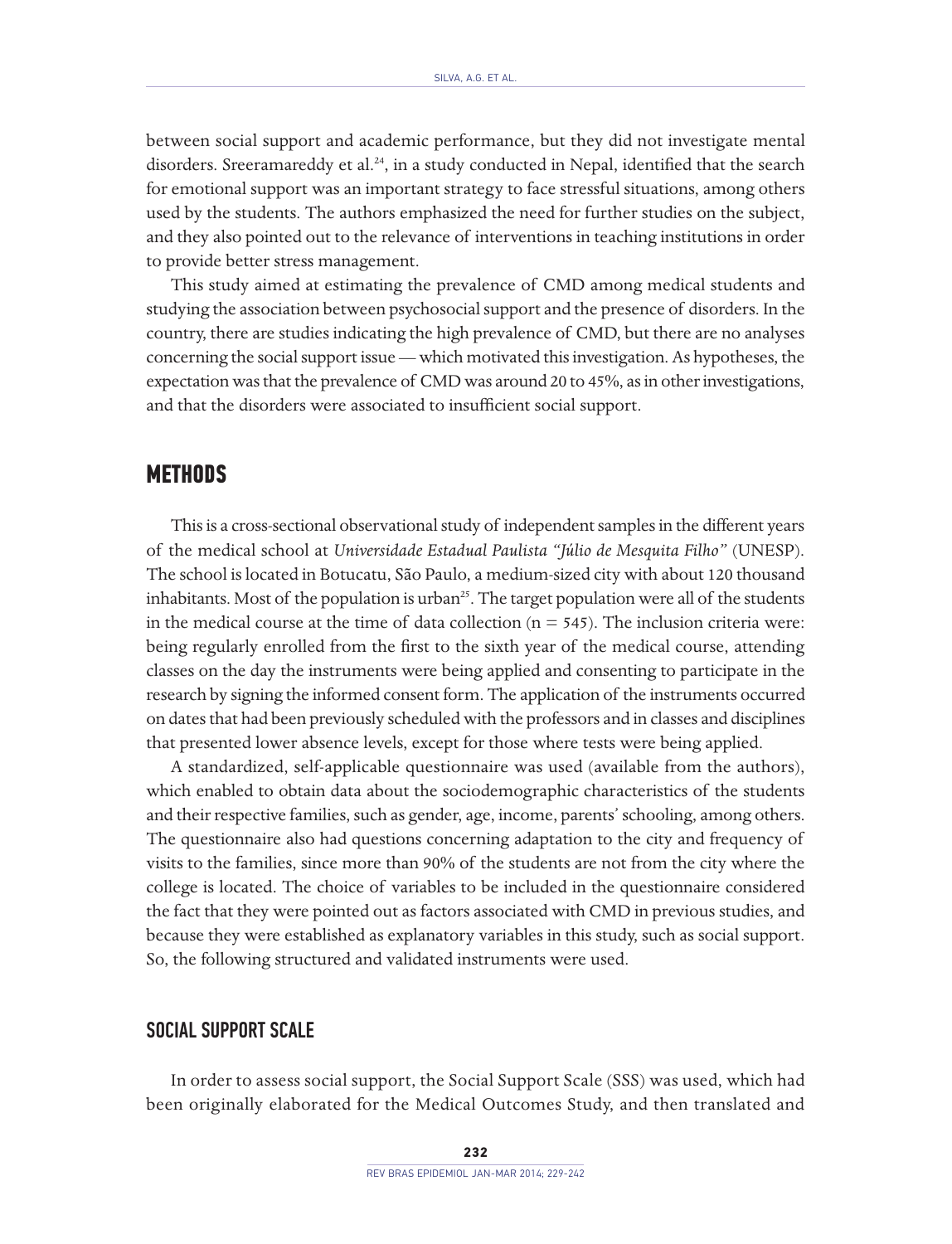adapted to Portuguese<sup>26</sup>. The choice for SSS considered that it presented the adequate psychometric qualities in another study with similar characteristics: literate population and self-application<sup>27</sup>. The scale has 19 items that approach 5 functional dimensions of social support: material (provision of practical resources and material help); affective (physical demonstrations of love and affection); emotional (positive affection expressions, comprehension and feelings of confidence); positive social interaction (availability of people to have fun or relax with) and information (availability of people to obtain advice or guidance from), as described by Griep et al.<sup>27</sup>. Since the SSS does not have a previously established cutoff point, two categories were created and called "sufficient" and "insufficient" in order to assess the obtained scores in each of the scale domains. Therefore, median and interquartile intervals were used. Scores up to the first quartile were classified as "insufficient" support, and scores above the first quartile were classified as "sufficient" support.

#### Self-Reporting Questionnaire

The SRQ-20 does not provide a psychiatric diagnosis, but it enables the evaluation of general mental health conditions, such as anxiety, insomnia and other symptoms of mental distress, which have been called common mental disorders<sup>14</sup>.

This instrument has been widely used in studies with several populations<sup>14</sup>, and also medical students<sup>15,16,18-20</sup>. There are 20 yes/no questions related to the month prior to the use of the instrument. In the study by Mari and Williams<sup>29</sup>, 80% specificity and 83% sensitivity were obtained, with cutoff point of 7/8. In this study, it was chosen to use different cutoff points for men  $(5/6)$  and women  $(7/8)$ , as suggested by Mari and Williams<sup>28</sup>, once a lower positive predictive value was found for men in comparison to women when the cutoff point 7/8 was employed for both genders (66 and 83%, respectively). The instrument can be used by an interviewer or it can be self-applied, but the same strategy should be adopted for all of the individuals.

## Procedures

The questionnaire of this study was previously applied in a group of six medical students, in order to estimate the necessary time for the answers, to assess comprehension in relation to the questions and to identify possible flaws in the instrument. The application of the questionnaires occurred in the classrooms after the previous schedule with the teachers in charge of the disciplines. After the objectives of the study were explained, the students were asked to sign the informed consent form, in case they agreed to it, and to insert their answers directly in the questionnaire.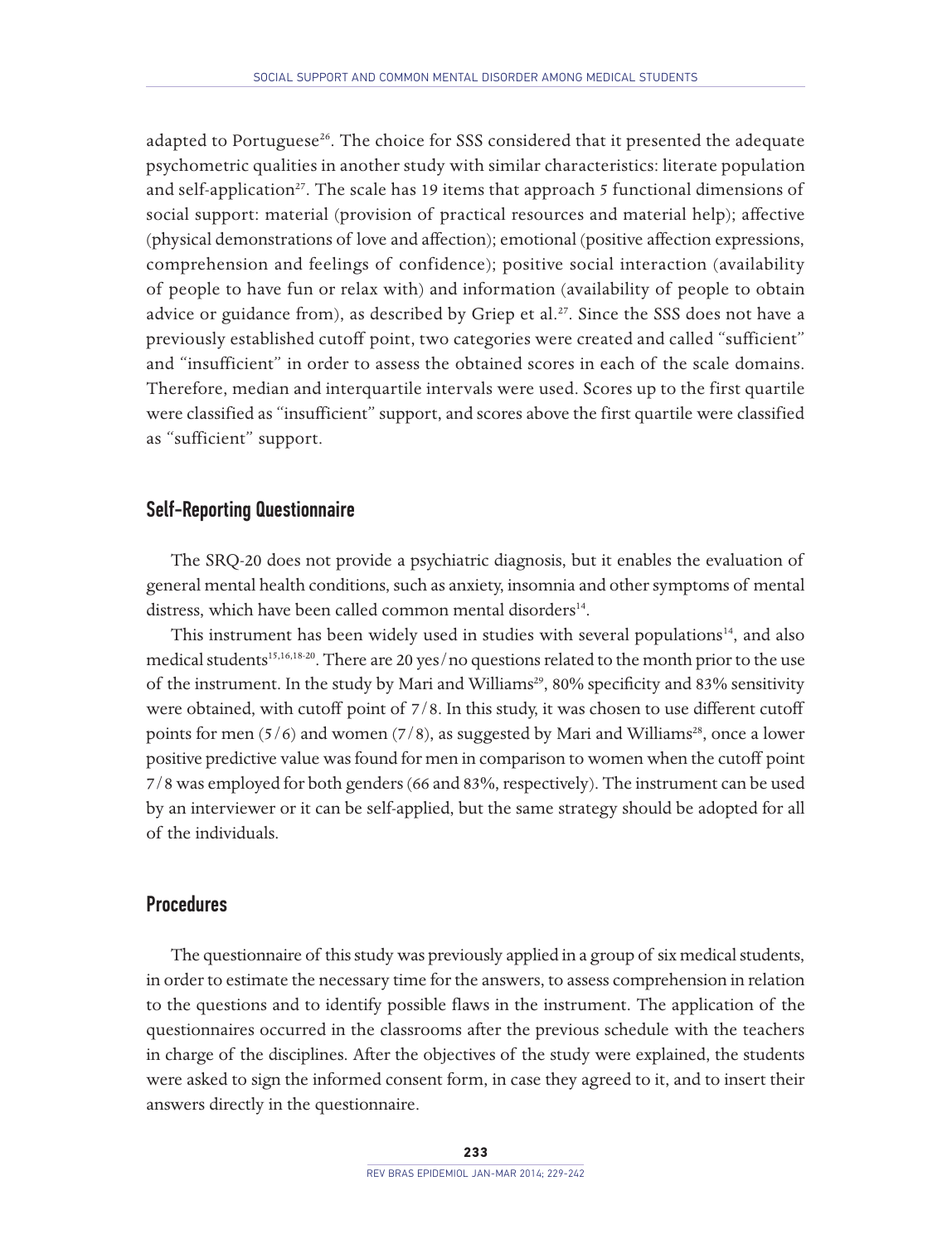#### Statistical analysis

Data were typed into an electronic worksheet and analyzed with the software STATA 10.029. At first, there was a descriptive analysis, when data consistency was checked and measures of central tendency were obtained, as well as variability and simple frequency tables, and corrections were made when necessary. The presence of CMD assessed by SRQ-20 was considered as the outcome of interest. The main explanatory variable was social support, assessed by SSS. The associations were analyzed by the  $\chi^2$  test or the Fischer's exact test, when appropriate, and the 95% confidence interval was considered (95%CI). Crude and adjusted odds ratio were calculated by means of the backward stepwise method to control confusing variables. Variables with  $p < 0.25$  obtained in the univariate analysis were included in the model, and those with  $p \le 0.05$  in the Wald test were considered to be significant in the multivariate analysis<sup>30</sup>.

## Ethical considerations

The project was approved by the Research Ethics Committee of the medical school of Botucatu, after the approval of the council in the Graduate Medical Course. Students were informed about the objectives and procedures of the study, and their consent was requested only after the people who would apply the questionnaire explained about the research. After the informed consent form was filled out, it was detached from the rest of the questionnaire and kept separately, in order to make sure the identity of the participants and the obtained information would remain absolutely in secrecy. The possibility of getting in touch with the authors in charge of the project at any time was assured. All of the participants were told that no data would be individually publicized, and that only consolidated and grouped data would be object of scientific publication.

## **Results**

From a target-population of 545 enrolled medical students, 440 participated in the study, therefore, the response rate was of 80.7%. Since six participants did not answer the SRQ-20, it was not possible to classify them as to the presence of CMD and, therefore, they were excluded from the study. Therefore, the sample was comprised of 434 students. With the objective of controlling non-response, the sample of this study ( $n = 434$ ) was compared to the target-population ( $n = 545$ ) in relation to gender, and statistically significant differences were observed ( $p = 0.78$ ). Mean age was 22 years old (standard deviation  $-SD = 2.3$ ), ranging from 19 to 29 years old.

In Table 1 it is possible to observe the sample characteristics. Even though the participation rate was expressive, there was major loss among students in the last year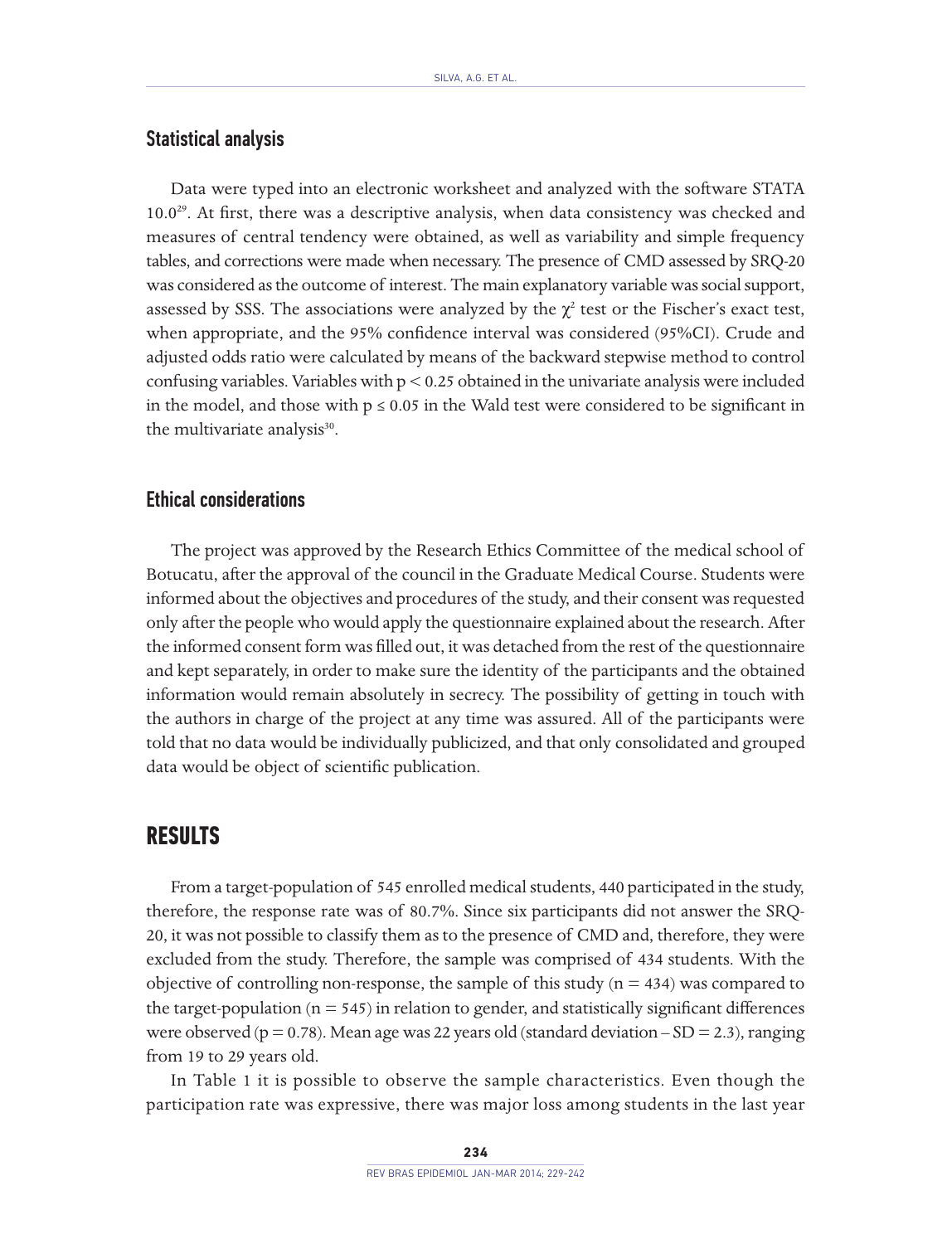|                                     | Men<br>$n = 182(41.9%)$ |      | Women<br>$n = 252(58.1%)$ |      | p-value  |
|-------------------------------------|-------------------------|------|---------------------------|------|----------|
| Year of the course                  |                         |      |                           |      | $0.78*$  |
| 1                                   | 33                      | 18.1 | 50                        | 19.8 |          |
| $\overline{2}$                      | 27                      | 14.8 | 47                        | 18.6 |          |
| 3                                   | 34                      | 18.7 | 38                        | 15.1 |          |
| 4                                   | 29                      | 16.0 | 44                        | 17.5 |          |
| 5                                   | 37                      | 20.3 | 45                        | 17.9 |          |
| 6                                   | 22                      | 12.1 | 28                        | 11.1 |          |
| Marital status                      |                         |      |                           |      | $0.13**$ |
| Single                              | 181                     | 99.5 | 246                       | 97.6 |          |
| Married                             | 1                       | 0.5  | 6                         | 2.4  |          |
| Religion <sup>#</sup>               |                         |      |                           |      | $0.61*$  |
| No                                  | 43                      | 24.0 | 65                        | 25.9 |          |
| Yes                                 | 138                     | 76.0 | 186                       | 74.1 |          |
| Father's schooling                  |                         |      |                           |      | $0.13*$  |
| Incomplete elementary school        | 7                       | 3.8  | 12                        | 4.8  |          |
| Complete elementary school          | 10                      | 5.5  | 3                         | 1.2  |          |
| Incomplete high school              | 7                       | 3.9  | 12                        | 4.8  |          |
| Complete high school                | 31                      | 17.0 | 43                        | 17.0 |          |
| Complete higher education or more   | 127                     | 69.8 | 182                       | 72.2 |          |
| Monthly expenses in minimum wages## |                         |      |                           |      | $0.29*$  |
| 1                                   | 7                       | 4.0  | 10                        | 3.7  |          |
| $\overline{2}$                      | 48                      | 27.1 | 80                        | 32.4 |          |
| 3                                   | 59                      | 33.3 | 93                        | 38.2 |          |
| 4                                   | 37                      | 20.9 | 37                        | 15.3 |          |
| 5                                   | 26                      | 14.7 | 25                        | 10.4 |          |

Table 1. Social and demographic characteristics of medical students from *Universidade Estadual Paulista "Júlio de Mesquita Filho"*, according to gender (n = 434).

 $^*\chi^2$  test; \*\*Fisher's exact test; #no information about 2 individuals; ##no information about 16 individuals.

of the course, especially among men. As in the population of college students, in this sample women were prevalent (58.1%). There were no differences between genders as to sociodemographic aspects. There were mostly single individuals, whose fathers' schooling was high, superior to 69%. One quarter of the students claimed not to have a religion. It was observed that most students earned 2 or 3 minimum wages for their monthly personal expenses, while about 4.0% reported monthly expenses of less than 2 minimum wages, in both genders.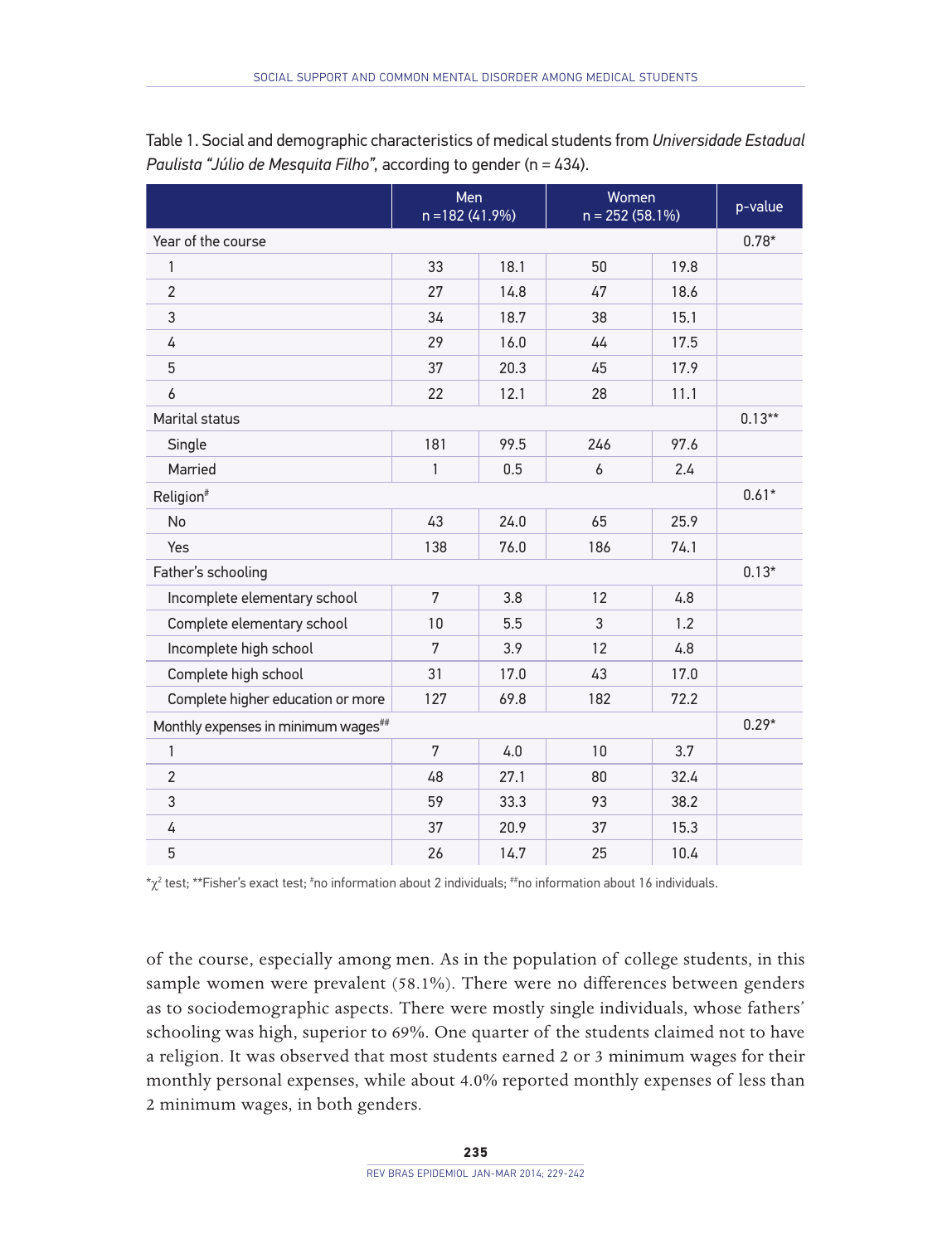The prevalence of CMD was of 44.9% (95%CI 40.0–49.2). Table 2 shows the prevalence according to sociodemographic characteristics. Higher prevalence of CMD was observed among women (46.8%) in comparison to men (42.3%), however, this difference was not significant ( $p = 0.35$ ). The same occurred in relation to the year of the course, marital status,

|                                                 | Prevalence of CMD = $195(44.9%)$ |      |               |          |
|-------------------------------------------------|----------------------------------|------|---------------|----------|
|                                                 | n                                | $\%$ | 95%CI         | p-value  |
| Gender ( $n = 434$ )                            |                                  |      |               | $0.35*$  |
| Men                                             | 77                               | 42.3 | $35.1 - 49.5$ |          |
| Women                                           | 118                              | 46.8 | $40.6 - 53.0$ |          |
| Year of the course ( $n = 434$ )                |                                  |      |               | $0.22*$  |
| 1                                               | 31                               | 37.3 | $26.8 - 47.8$ |          |
| $\overline{2}$                                  | 38                               | 51.3 | $39.8 - 62.8$ |          |
| 3                                               | 33                               | 45.8 | $34.2 - 57.4$ |          |
| 4                                               | 39                               | 53.4 | $41.9 - 64.0$ |          |
| 5                                               | 31                               | 37.8 | $27.2 - 48.4$ |          |
| $\overline{6}$                                  | 23                               | 46.0 | $32.0 - 60.0$ |          |
| Marital status ( $n = 434$ )                    |                                  |      |               | $0.15**$ |
| Single                                          | 190                              | 44.5 | $39.8 - 49.2$ |          |
| Married                                         | 5                                | 71.4 | $35.2 - 100$  |          |
| Religion ( $n = 432$ )                          |                                  |      |               | $0.02*$  |
| No                                              | 59                               | 54.6 | $45.2 - 64.1$ |          |
| Yes                                             | 135                              | 41.7 | $36.3 - 47.0$ |          |
| Father's schooling ( $n = 434$ )                |                                  |      |               | $0.08*$  |
| Incomplete elementary school                    | 11                               | 57.9 | $35.0 - 80.8$ |          |
| Complete elementary school                      | 2                                | 15.4 | $0 - 35.8$    |          |
| Incomplete high school                          | 7                                | 36.8 | $14.4 - 59.2$ |          |
| Complete high school                            | 39                               | 52.7 | $41.2 - 64.2$ |          |
| Complete higher education or more               | 136                              | 44.0 | $38.4 - 49.6$ |          |
| Monthly expenses in minimum wages ( $n = 418$ ) |                                  |      |               |          |
| 1                                               | 5                                | 31.3 | $7.7 - 54.8$  |          |
| $\overline{2}$                                  | 64                               | 50.8 | $42.0 - 59.6$ |          |
| 3                                               | 60                               | 39.7 | $31.9 - 47.6$ |          |
| 4                                               | 34                               | 46.0 | $34.5 - 57.4$ |          |
| 5                                               | 23                               | 45.1 | $31.3 - 58.9$ |          |

Table 2. Prevalence of Common Mental Disorders according to social and demographic characteristics of medical students from *Universidade Estadual Paulista "Júlio de Mesquita Filho"* (n = 434).

 $\star_{\chi^2}$  test;  $\star\star$ Fisher's exact test.

CMD: Common Mental Disorder.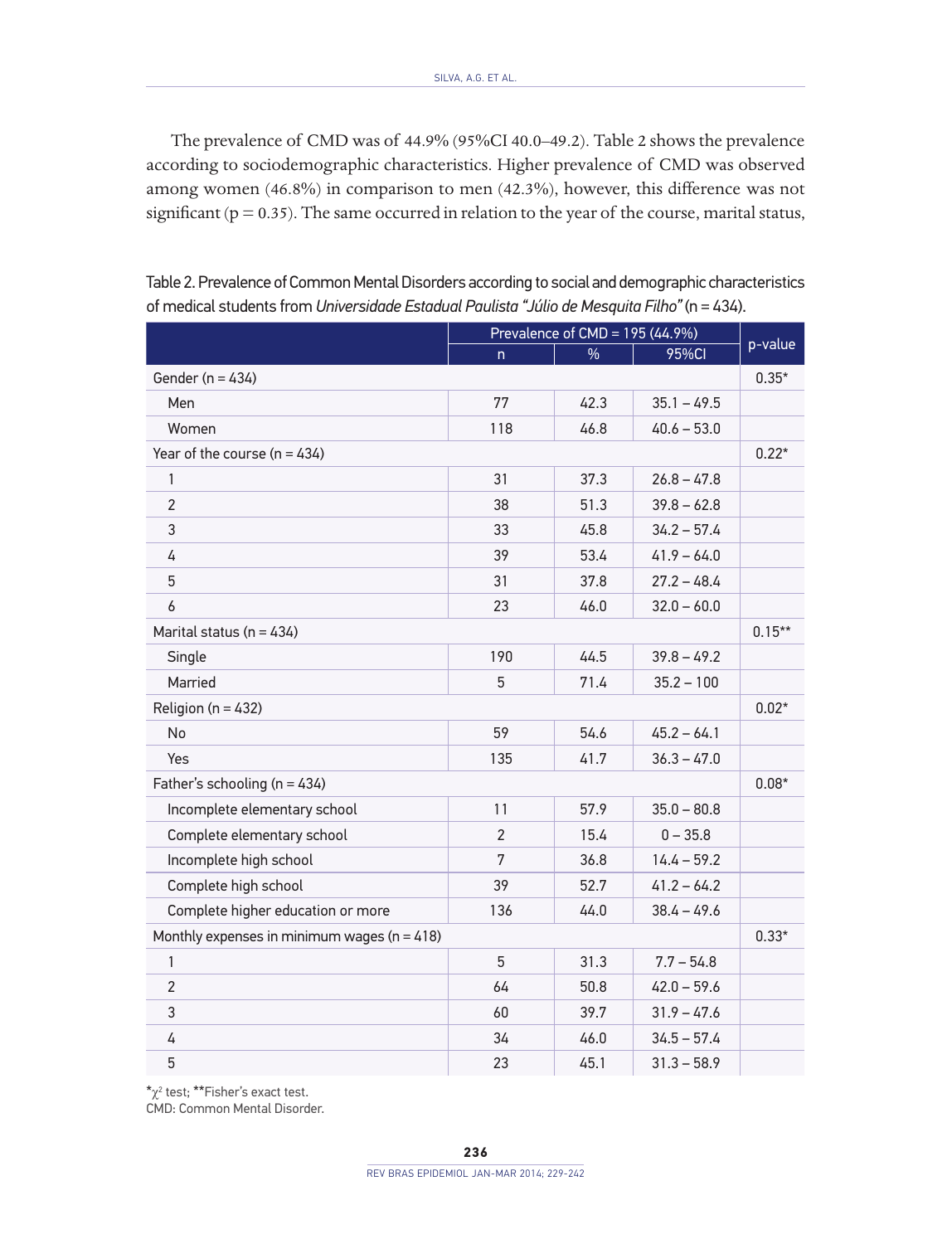and monthly expenses in minimum wages. The fathers' schooling had a tendency to be associated with the prevalence of CMD ( $p = 0.08$ ); however, this was not a linear tendency.

The arrangement of people in the household and the periodicity of visits to family members (Table 3) were not associated with CMD, even though the ones who visited families

|                                              | Prevalence of CMD = 195 (44.9%) |               |               |          |  |  |
|----------------------------------------------|---------------------------------|---------------|---------------|----------|--|--|
|                                              | n                               | $\frac{0}{0}$ | <b>95%CI</b>  | p-value* |  |  |
| Living with $(n = 432)$                      |                                 |               |               | 0.25     |  |  |
| Parents                                      | 9                               | 30.0          | $13.3 - 46.7$ |          |  |  |
| Boyfriend/girlfriend                         | 3                               | 60.0          | $11.8 - 100$  |          |  |  |
| Friends                                      | 121                             | 45.5          | $39.5 - 51.5$ |          |  |  |
| Alone                                        | 59                              | 47.2          | $38.4 - 56.0$ |          |  |  |
| <b>Others</b>                                | 1                               | 16.7          | $0 - 49.4$    |          |  |  |
| Frequency of visits to family ( $n = 432$ )  |                                 |               |               | 0.07     |  |  |
| I live with them                             | 3                               | 18.8          | $0 - 38.5$    |          |  |  |
| Weekly                                       | 41                              | 38.0          | $28.7 - 47.2$ |          |  |  |
| Fortnightly                                  | 65                              | 47.8          | $39.3 - 56.2$ |          |  |  |
| Monthly                                      | 55                              | 46.6          | $37.5 - 55.7$ |          |  |  |
| Less than monthly                            | 29                              | 53.7          | $40.2 - 67.2$ |          |  |  |
| Adapted to the city ( $n = 433$ )            |                                 |               |               | < 0.001  |  |  |
| Totally                                      | 99                              | 35.1          | $29.5 - 40.7$ |          |  |  |
| Partially                                    | 83                              | 61.0          | $52.8 - 69.3$ |          |  |  |
| <b>No</b>                                    | 13                              | 81.3          | $61.4 - 100$  |          |  |  |
| Religion ( $n = 432$ )                       |                                 |               |               |          |  |  |
| <b>No</b>                                    | 59                              | 54.6          | $45.2 - 64.1$ |          |  |  |
| Yes                                          | 135                             | 41.7          | $36.3 - 47.0$ |          |  |  |
| Importance of religion in life ( $n = 433$ ) |                                 |               |               |          |  |  |
| Important                                    | 108                             | 42.9          | $36.7 - 49.0$ |          |  |  |
| Regular                                      | 47                              | 46.1          | $36.3 - 55.8$ |          |  |  |
| Not important                                | 40                              | 50.0          | $38.9 - 61.0$ |          |  |  |
| Difficulties to make friends ( $n = 433$ )   |                                 |               |               | < 0.001  |  |  |
| No                                           | 124                             | 38.0          | $32.7 - 43.3$ |          |  |  |
| Yes                                          | 71                              | 65.7          | $56.7 - 74.7$ |          |  |  |
| Felt rejected ( $n = 433$ )                  |                                 |               |               |          |  |  |
| No                                           | 127                             | 38.1          | $32.9 - 43.4$ |          |  |  |
| Yes                                          | 68                              | 67.3          | $58.1 - 76.5$ |          |  |  |
| Thought of leaving the course ( $n = 433$ )  |                                 |               |               |          |  |  |
| No, never                                    | 96                              | 34.0          | $28.5 - 39.6$ |          |  |  |
| Yes, still do                                | 22                              | 81.5          | $66.5 - 96.5$ |          |  |  |
| Yes, but not anymore                         | 76                              | 61.3          | $52.6 - 69.9$ |          |  |  |

Table 3. Prevalence of Common Mental Disorders according to selected variables of medical students from *Universidade Estadual Paulista "Júlio de Mesquita Filho"* (n = 434).

 $\star_{\chi^2}$  test;  $\star\star$ Fisher's exact test.

CMD: Common Mental Disorder.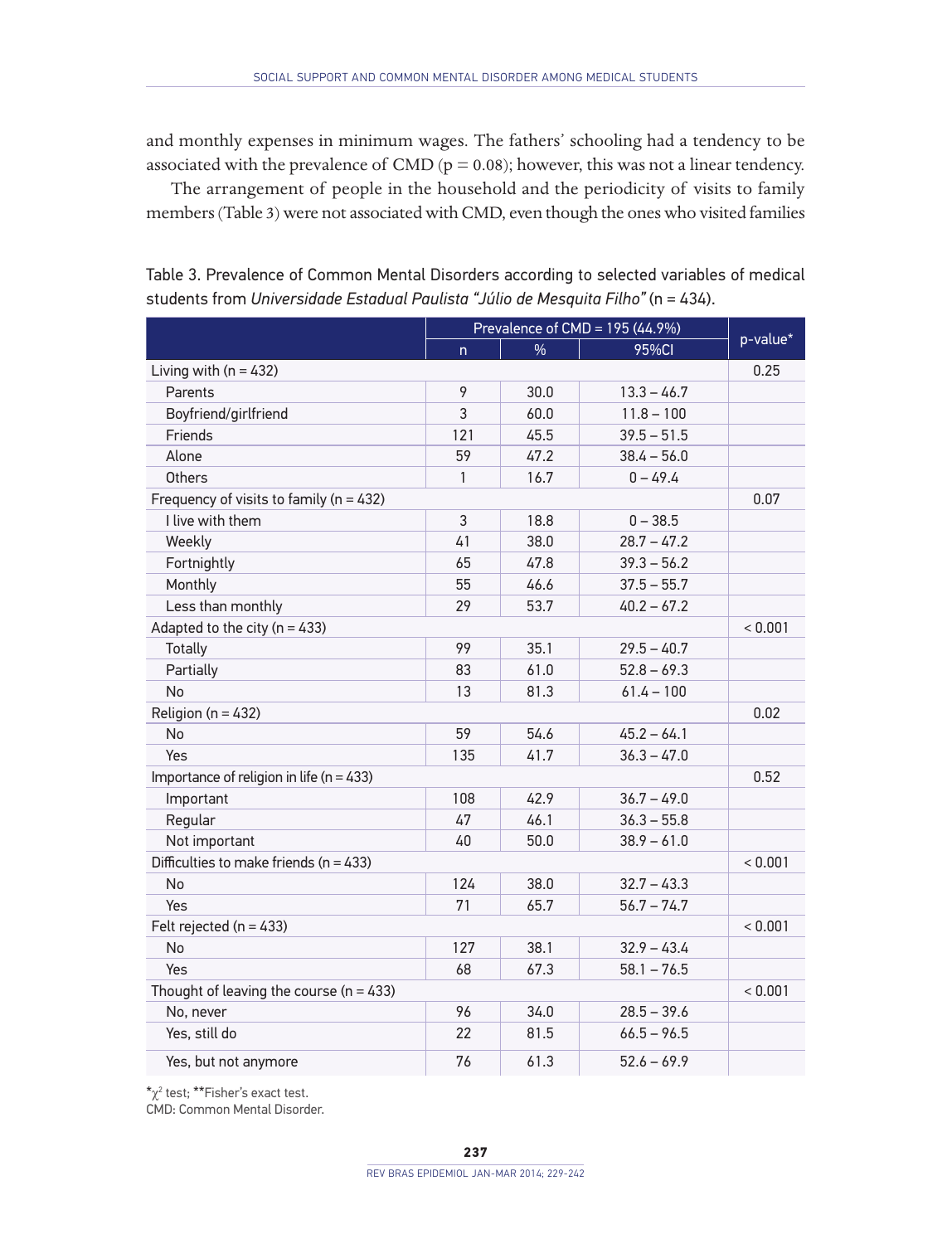less than once a month were the only group with prevalence of CMD higher than 50%  $(p = 0.07)$ . Adaptation to the city was inversely associated with the prevalence of CMD, so totally adapted subjects had lower prevalence (35.1%), while those who were partially adapted had prevalence of 61.0%, and those who were not adapted, 81.3%. Having a religion was proven to be a protective factor ( $p = 0.02$ ), even though it was not repeated with the variable "importance of religion in your life" ( $p = 0.52$ ). Conditions such as difficulty to make friends and feeling rejected were associated to the higher prevalence of CMD, respectively, 65.7 and 67.3%. Thinking of leaving the course was also associated with CMD, which showed the following gradation: subjects that never thought of leaving the course had the lowest prevalence (34.0%), followed by those who thought about it but no longer do (61.3%) and the ones who still consider the idea (81.5%).

As observed in Table 4, all of the SSS domains proved to be strongly associated with the prevalence of CMD, with percentages higher than 60% for all of them.

The final logistic regression model for CMD is presented in Table 5. The multivariate analysis included the following variables: year of the course, marital status, father's schooling, household arrangement, frequency of visits to the family, adaptation to the city, religion, difficulty making friends, feeling rejected, thinking of leaving the course and SSS domains.

|                                   | Prevalence of CMD<br>$n = 195(44.9%)$ |      |               | p-value* |
|-----------------------------------|---------------------------------------|------|---------------|----------|
|                                   | $\mathsf{n}$                          | %    | 95%CI         |          |
| Material support ( $n = 433$ )    |                                       |      |               |          |
| Poor                              | 136                                   | 39.8 | $34.5 - 44.9$ |          |
| Good                              | 58                                    | 64.4 | $54.5 - 74.4$ |          |
| Affective support ( $n = 433$ )   |                                       |      |               |          |
| Good                              | 136                                   | 39.8 | $34.5 - 45.0$ |          |
| Poor                              | 59                                    | 64.8 | $54.9 - 74.7$ |          |
| Emotional support ( $n = 429$ )   |                                       |      |               |          |
| Good                              | 134                                   | 39.4 | $34.2 - 44.6$ |          |
| Poor                              | 60                                    | 67.4 | $57.6 - 77.2$ |          |
| Information support ( $n = 431$ ) |                                       |      |               |          |
| Good                              | 128                                   | 38.6 | $33.3 - 43.8$ |          |
| Poor                              | 66                                    | 66.7 | $57.3 - 76.0$ |          |
| Interaction support ( $n = 431$ ) |                                       |      |               |          |
| Good                              | 131                                   | 38.5 | $33.3 - 43.7$ |          |
| Poor                              | 64                                    | 70.3 | $60.9 - 79.8$ |          |

Table 4. Social support perceived among medical students from *Universidade Estadual Paulista "Júlio de Mesquita Filho"*, according to the presence of Common Mental Disorders (n = 434).

 $\star_{\chi^2}$  test;  $\star\star$ Fisher's exact test.

CMD: Common Mental Disorder.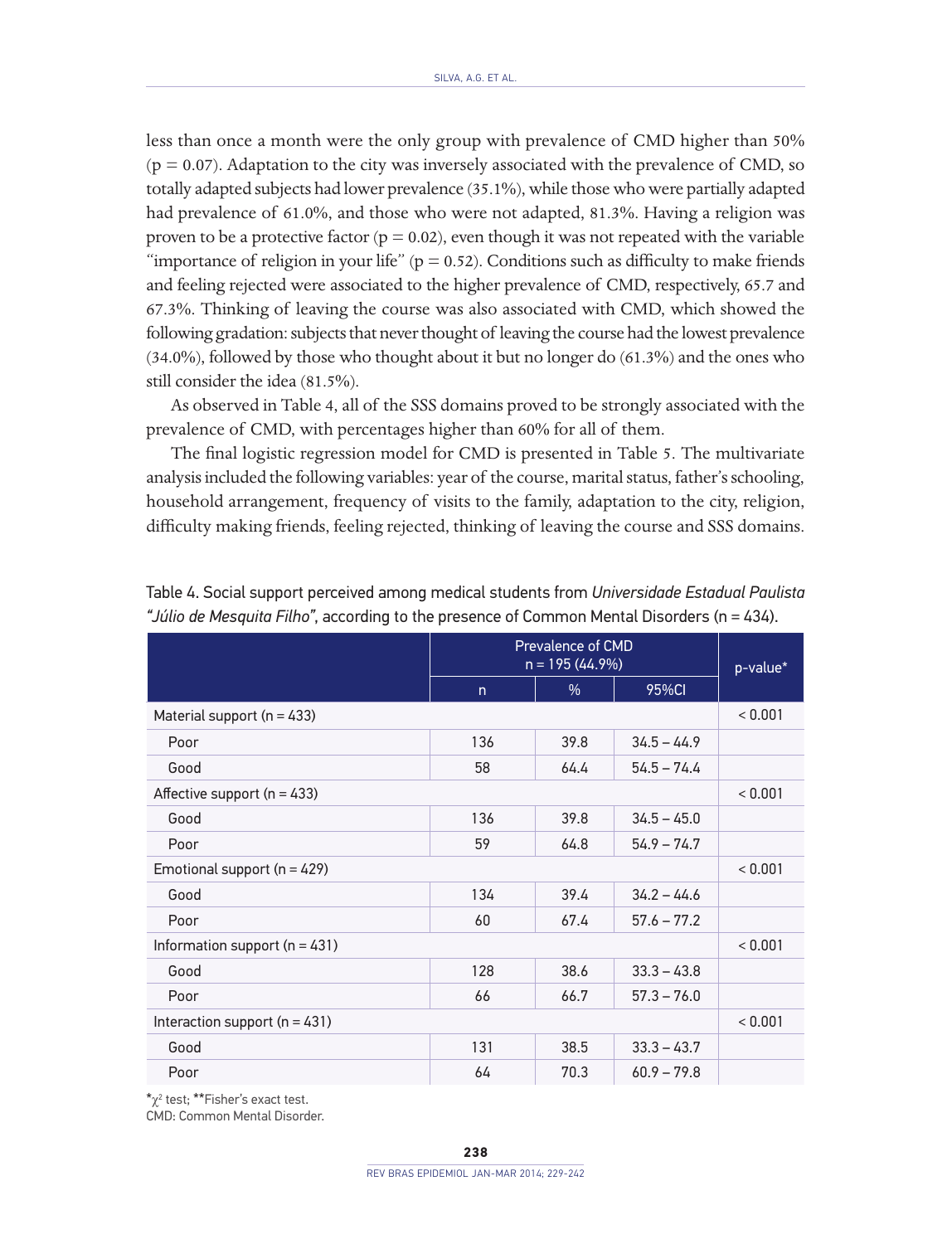|                               | Crude OR | 95%CI        | Adjusted OR | 95%CI        | p-value* |  |
|-------------------------------|----------|--------------|-------------|--------------|----------|--|
| Felt rejected                 |          |              |             |              | < 0.001  |  |
| No <sup>#</sup>               | 1        |              |             |              |          |  |
| <b>Yes</b>                    | 3.3      | $2.1 - 5.3$  | 2.5         | $1.5 - 4.2$  |          |  |
| Thought of leaving the course |          |              |             |              |          |  |
| No, never#                    | 1        |              |             |              | < 0.001  |  |
| Yes, but not anymore          | 3.1      | $2.0 - 4.7$  | 2.6         | $1.6 - 4.2$  |          |  |
| Yes, still do                 | 8.5      | $3.1 - 23.2$ | 6.9         | $2.4 - 19.4$ |          |  |
| Material support              |          |              |             |              | 0.06     |  |
| Good <sup>#</sup>             | 1        |              |             |              |          |  |
| Poor                          | 2.7      | $1.7 - 6.2$  | 1.7         | $1.0 - 2.9$  |          |  |
| Interaction support           |          |              |             |              |          |  |
| Good <sup>#</sup>             | 1        |              |             |              | 0.002    |  |
| Poor                          | 3.8      | $2.3 - 6.2$  | 2.4         | $1.4 - 4.2$  |          |  |

Table 5. Final Logistic Regression model for the presence of Common Mental Disorders among medical students from Universidade Estadual Paulista "Júlio de Mesquita Filho".

\*Wald's test; # reference categories. OR: *Odds Ratio*.

In the final model, there were only: "interaction" dimension of social support ( $p = 0.002$ ), thinking of leaving the course ( $p < 0.001$ ) and feeling rejected ( $p < 0.001$ ). It was considered as important to maintain material support in the model, even though it presented a nonsignificant result considering  $p = 0.05$  in order to control the analysis for this factor too.

## **DiscussIon**

In this study, the prevalence of CMD was of 44.9%, very similar to the one obtained in a previous study  $(44.6\%)$ , with students from the same college<sup>21</sup>, as proposed in the hypotheses of this research. However, the prevalence was higher than the one found for other medical students in investigations that also applied the SRQ-20<sup>15,16,18,20</sup>. It is possible that local characteristics, related to the structure of the course or even to regional variations, respond for these differences. In population studies conducted in Brazil, the prevalence of CMD is similar to that found here, and sometimes lower. In the study by Rocha et al.<sup>13</sup>, the prevalence of CMD among inhabitants of Feira de Santana, Bahia, was of 29.9%. However, it is important to mention that the sample in the study from Bahia included subjects with ages ranging from 15 to more than 70 years old, with very significant income variations, and these are considered to be risk factors for CMD. The students in this study were young,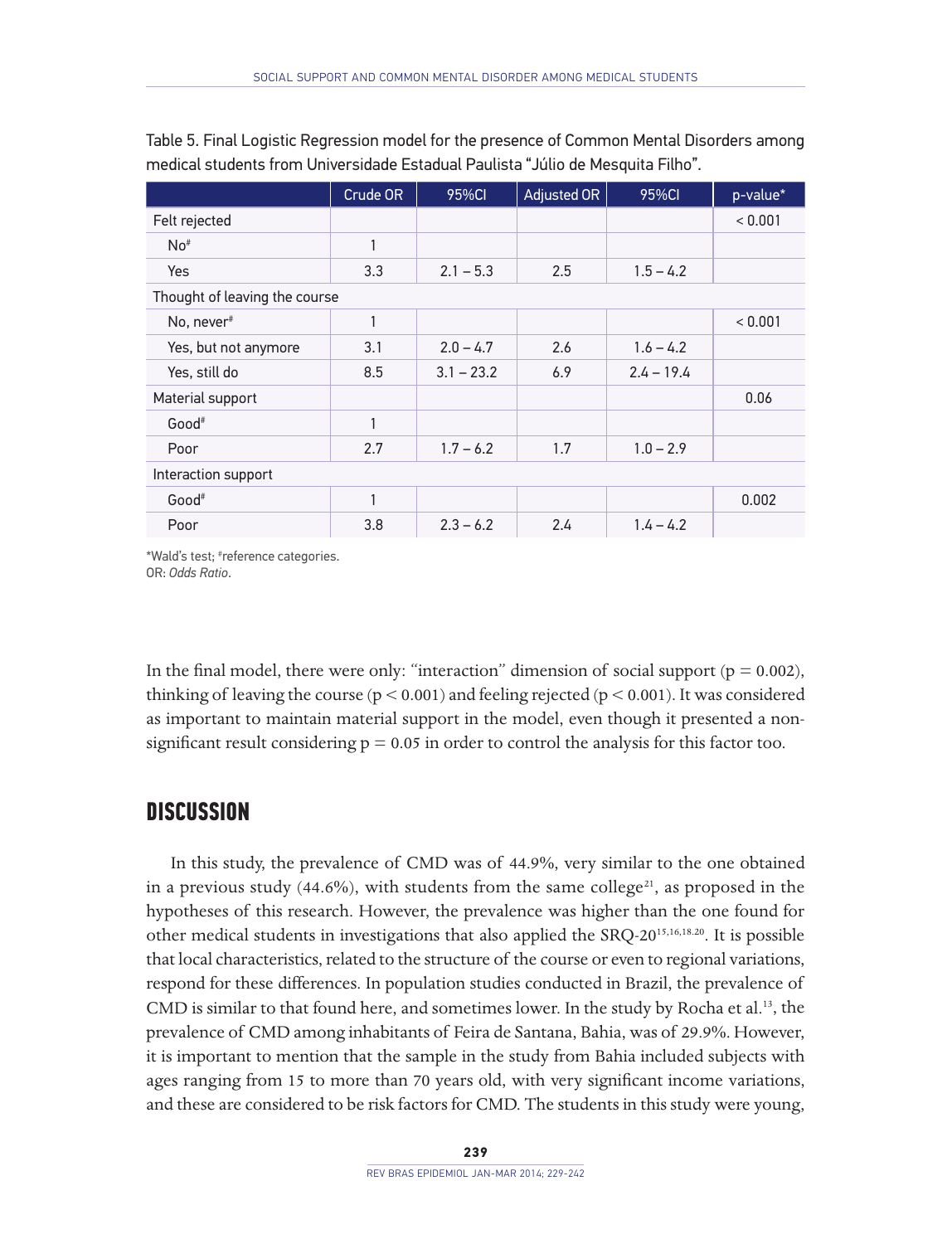probably healthy and with higher income in relation to the general population, which leads to the assumption that they live in more favorable conditions and that the prevalence of mental distress should be inferior in comparison to the general population.

After the multivariate analysis, the following were independently associated with CMD: thinking of leaving the course, feeling rejected and the domain interaction support of SSS.

By comparing these data with the ones obtained by Lima et al. $21$ , it is observed that the household arrangements did not show substantial changes: subjects living with friends were prevalent, followed by those who lived alone. However, studies conducted in the 1980s for the group of students in the same campus show there was an increase in the number of individuals living alone<sup>31</sup>. The socioeconomic conditions of these students are more favorable than the ones found for the general population, and their families also present with high schooling, and these aspects had already been identified in previous studies with medical students $12.21$ .

One of the most frequent findings in literature concerning the presence of CMD is the association with the female gender and with worse life conditions, and these factors are not associated with CMD in this study. Probably, life conditions — identified here by the socioeconomic indicators — are very similar in the set of students included in this study. Therefore, by considering the homogeneity of the sample in relation to this parameter, small differences were not detected in the analyses. It is important to mention, however, that material support, measured by SSS, showed strong tendency to be associated with the high prevalence of CMD.

The comparison between the prevalence of CMD with regard to gender revealed no differences, which is in accordance with the results observed by other authors<sup>15,21</sup>. It is possible that, in groups of university students, differences between genders are not so explicit to be captured by screening instruments such as the SRQ-20, considering the approximation of the social roles of men and women in the routine of the university life.

The single association with the domain "interaction support", and not to the others, calls the attention. This domain intends to assess the "availability of people to have fun and relax with"<sup>27</sup>. According to Costa and Pereira<sup>32</sup>, inside the broad set of stressors faced by the students during the medical course, there are some inevitable ones, such as dealing with the pain and suffering of the patients. However, there is also a set of avoidable stressors, which concern the structure of the course and the relationship between peers and the school staff<sup>32</sup>. It is possible that students who do not dispose of "people to have fun and relax with" are more lonely and do not develop fighting strategies, such as the "search for social support" to combat the stressors they are facing with during the course. Zonta et al.<sup>33</sup> conducted a qualitative study about the strategies to face stress developed by medical students in *Universidade Federal de Santa Catarina*, and they point to the value of interpersonal relationships with relatives, boyfriend or girlfriend and friends among the strategies used by the students to fight possible stressors.

Because of some characteristics of this study, its results should be seen with limitations. The first one concerns the cross-sectional nature of the study, which prevents suppositions about causality34, since the information about the outcome and explanatory variables are investigated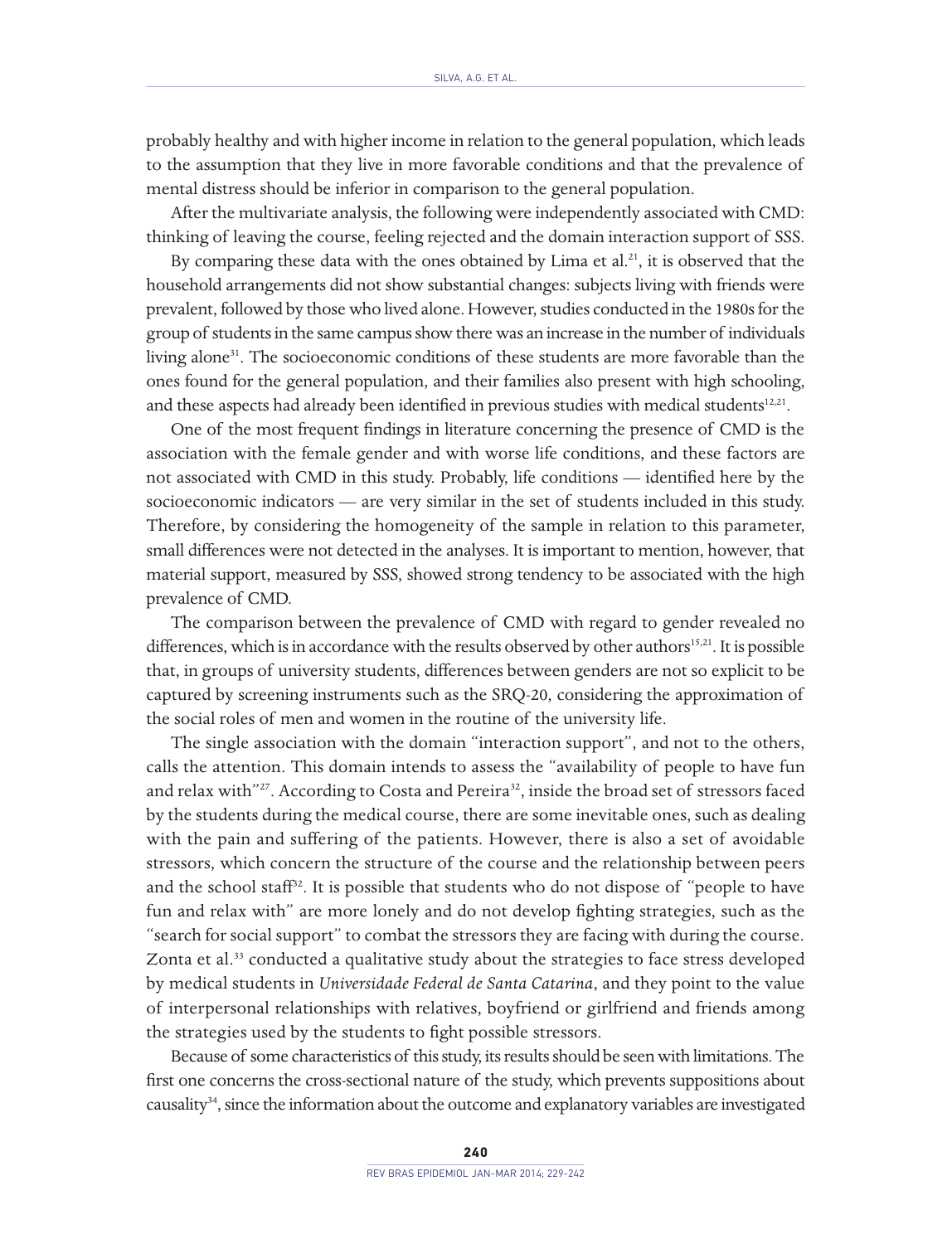simultaneously. It is also considered that the obtained data are limited in relation to its external validity. Even though the aspects of medical courses in Brazil are similar (full time course, which leads most of the students to depend on family members, among other characteristics), the results obtained in this study may not be generalized for all of the students. It is more likely that the courses conducted in medium-sized cities, which become the destination for most students who will attend the courses, would present similar results, since, for these young people who are far away from their families, social support from colleagues becomes more important. Finally, one last limitation refers to the fact that specific aspects of the medical course were not investigated, as well as possible abusive situations to which the students may have been submitted (haze, excessive demand for performance by authoritarian means etc.). A recent study conducted in the medical school of Ribeirão Preto showed that changes in the curricular structure were associated to lower levels of anxiety, when pedagogical strategies more focused on the students were implemented<sup>7</sup>. As to the matter of abuse, Wolf et al.<sup>35</sup> had already noticed the association between such situations and depression and anxiety among medical students assessed in the four first years of the course. These aspects should be considered in further studies about mental health of the medical students and also in other fields of health.

One of the Strong points in this study consisted of the expressive participation of students. This result was probably owed to field planning, but it can also demonstrate the receptiveness of students to the investigations about their life conditions. The lower percentage of participation of students in the sixth year can be attributed to the fact that the internships in this phase are made in different locations, which may have prevented the participation of some students.

The association of social support with the higher prevalence of CMD found in this study suggests that strategies should be developed to stimulate and provide more interaction between students. As an example, mentoring programs, psychological support services and even the development of new pedagogical proposals that would stimulate and create interactive learning processes can help decrease the prevalence of mental distress. It is also possible that teaching strategies focused on the student, developed in small groups with the more active participation of students in their learning process, would favor more interaction between them, therefore making the environment healthier.

# **ReferENCES**

- **1.** Adlaf EM, Gliksman L, Demers A, Newton-Taylor B. The prevalence of elevated psychological distress among Canadians undergraduates: findings from the 1998 Canadian Campus Survey. J Am Coll Health 2001; 50(2): 67-72.
- **2.** Nogueira-Martins LAN. Morbidade psicológica e psiquiátrica na população médica. Bol Psiquiatr 1990; 22-23: 9-15.
- **3.** Hahn M, Ferraz MPT. Características da clientela de um programa de saúde mental para estudantes universitários brasileiros. Rev ABP-APAL 1998; 20(2): 45-53.
- **4.** Dyrbye LN, Thomas MR, Shanafelt TD. Systematic review of depression, anxiety, and other indicators of psychological distress among U.S. and Canadian medical students. Acad Med 2006; 81(4): 354-73.
- **5.** Millan LR, Azevedo RS, Rossi E, De Marco OLN, Millan MPBM, de Arruda PCV. What is behind a student's choice for becoming a doctor? Clinics (Sao Paulo) 2005; 60(2): 143-50.
- **6.** Lima MCP. O psicodrama e o ensino médico: reflexões a partir de uma experiência prática. Rev Bras Psicodrama 1997; 5(1): 11-9.